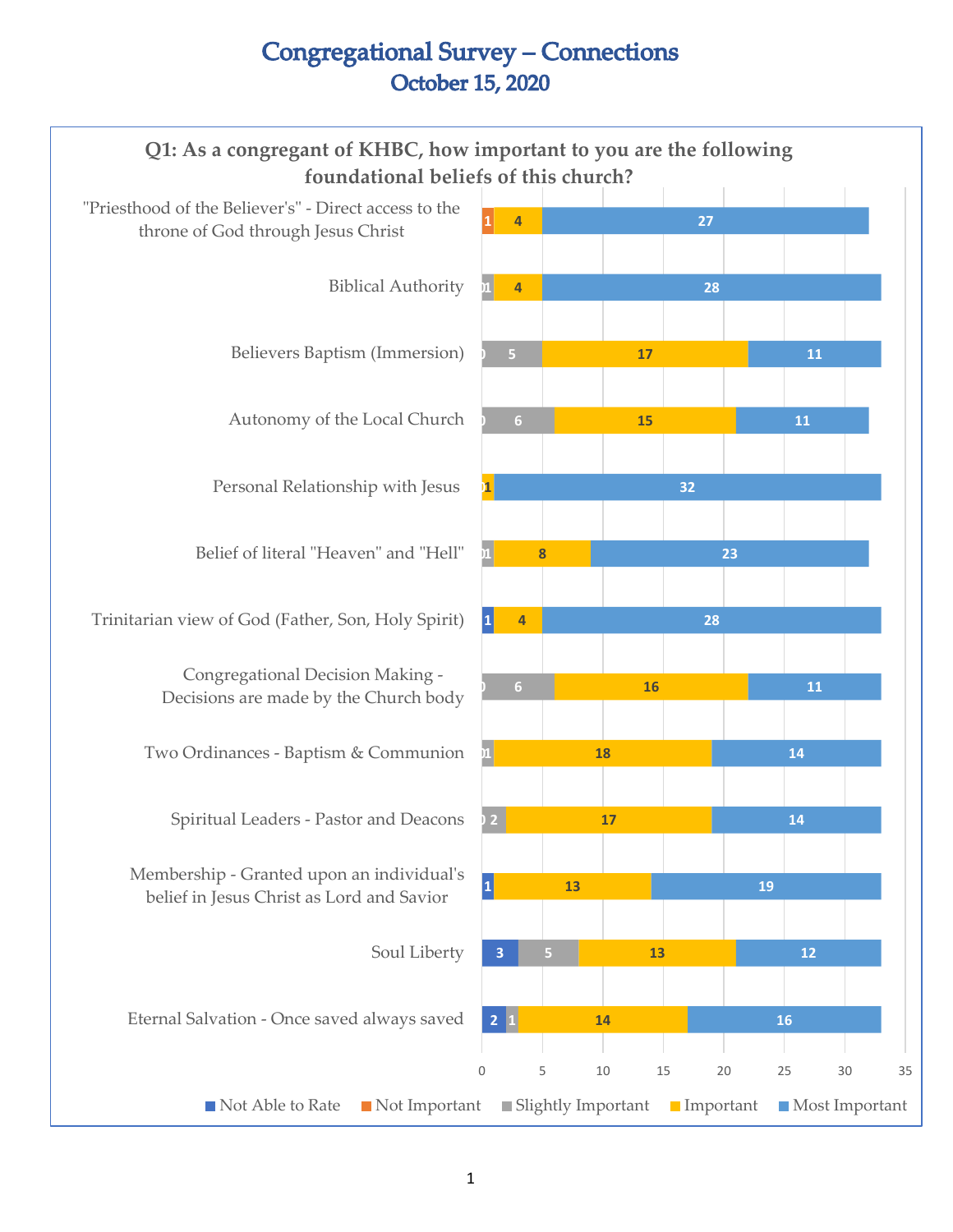#### **Question 1: Response Table**

| <b>Foundational</b><br><b>Believe</b>                    | <b>Not</b><br><b>Able to</b><br>Rate | <b>Not</b><br>Important | Slightly<br>Important | Important             | <b>Most</b><br>Important | Participants/<br><b>Score</b> |      |
|----------------------------------------------------------|--------------------------------------|-------------------------|-----------------------|-----------------------|--------------------------|-------------------------------|------|
|                                                          |                                      |                         |                       |                       |                          |                               |      |
| Priesthood of the<br>Believer                            |                                      | $\mathbf{1}$<br>3%      |                       | $\overline{4}$<br>13% | 27<br>84%                | 32                            | 2.78 |
| <b>Biblical Authority</b>                                |                                      |                         | $\mathbf{1}$<br>3%    | 4<br>12%              | 28<br>85%                | 33                            | 2.82 |
| Believer's Baptism<br>(Immersion)                        |                                      |                         | 5<br>15%              | 17<br>52%             | 11<br>33%                | 33                            | 2.18 |
| Autonomy of the<br>Local Church                          |                                      |                         | 6<br>19%              | 15<br>47%             | 11<br>34%                | 32                            | 2.16 |
| Personal Relationship<br>with Jesus                      |                                      |                         |                       | $\mathbf{1}$<br>3%    | 32<br>97%                | 33                            | 2.97 |
| <b>Belief of literal</b><br>"Heaven" and "Hell"          |                                      |                         | $\mathbf{1}$<br>3%    | 8<br>25%              | 23<br>72%                | 32                            | 2.69 |
| Trinitarian view of<br>God (Father, Son,<br>Holy Spirit) |                                      |                         |                       | $\overline{4}$<br>12% | 28<br>85%                | 33                            | 2.88 |
| Congregational<br><b>Decision Making</b>                 |                                      |                         | 6<br>18%              | 16<br>48%             | 11<br>33%                | 33                            | 2.15 |
| Two Ordinances -<br>Baptism & Communion                  |                                      |                         | $\mathbf{1}$<br>3%    | 18<br>55%             | 14<br>42%                | 33                            | 2.39 |
| Spiritual Leaders                                        |                                      |                         | $\overline{2}$<br>6%  | 17<br>52%             | 14<br>42%                | 33                            | 2.36 |
| Membership                                               | $\mathbf{1}$<br>3%                   |                         |                       | 13<br>39%             | 19<br>58%                | 33                            | 2.59 |
| Soul Liberty                                             | 3<br>9%                              |                         | 5<br>15%              | 13<br>39%             | 12<br>36%                | 33                            | 2.23 |
| <b>Eternal Salvation</b>                                 | $\overline{2}$<br>6%                 |                         | $\mathbf{1}$<br>3%    | 14<br>42%             | 16<br>48%                | 3.36                          | 2.48 |

Notation: A total of 33 individuals participated in the survey. However, not all sub-questions were answered thus producing a variant in the sub-question totals.

Rating Scale : 0 = Not Important; 1.0 = Slightly Important; 2.0 = Important; 3.0 = Most Important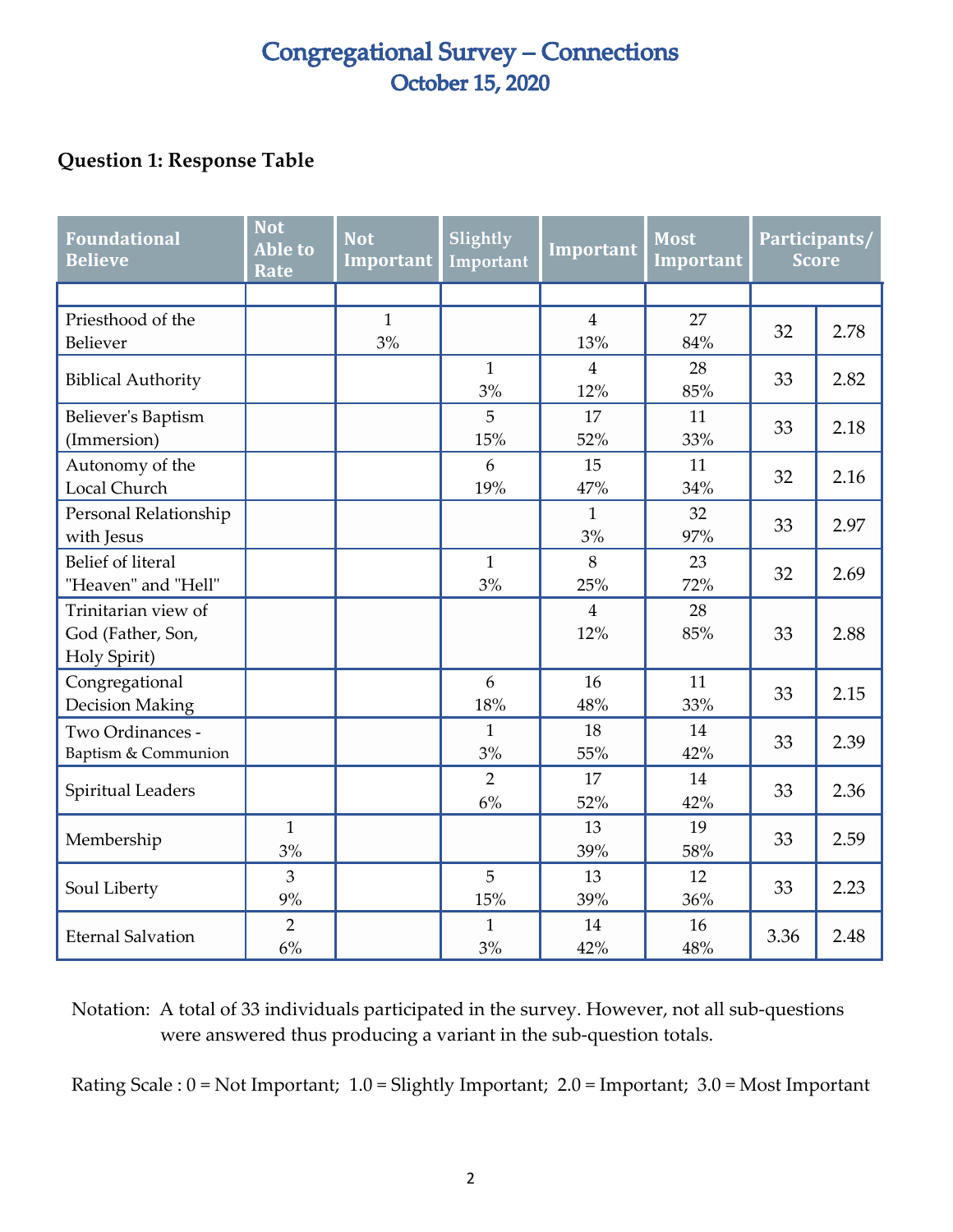#### **Q2: Connections KHBC has within our Outer Banks Community**

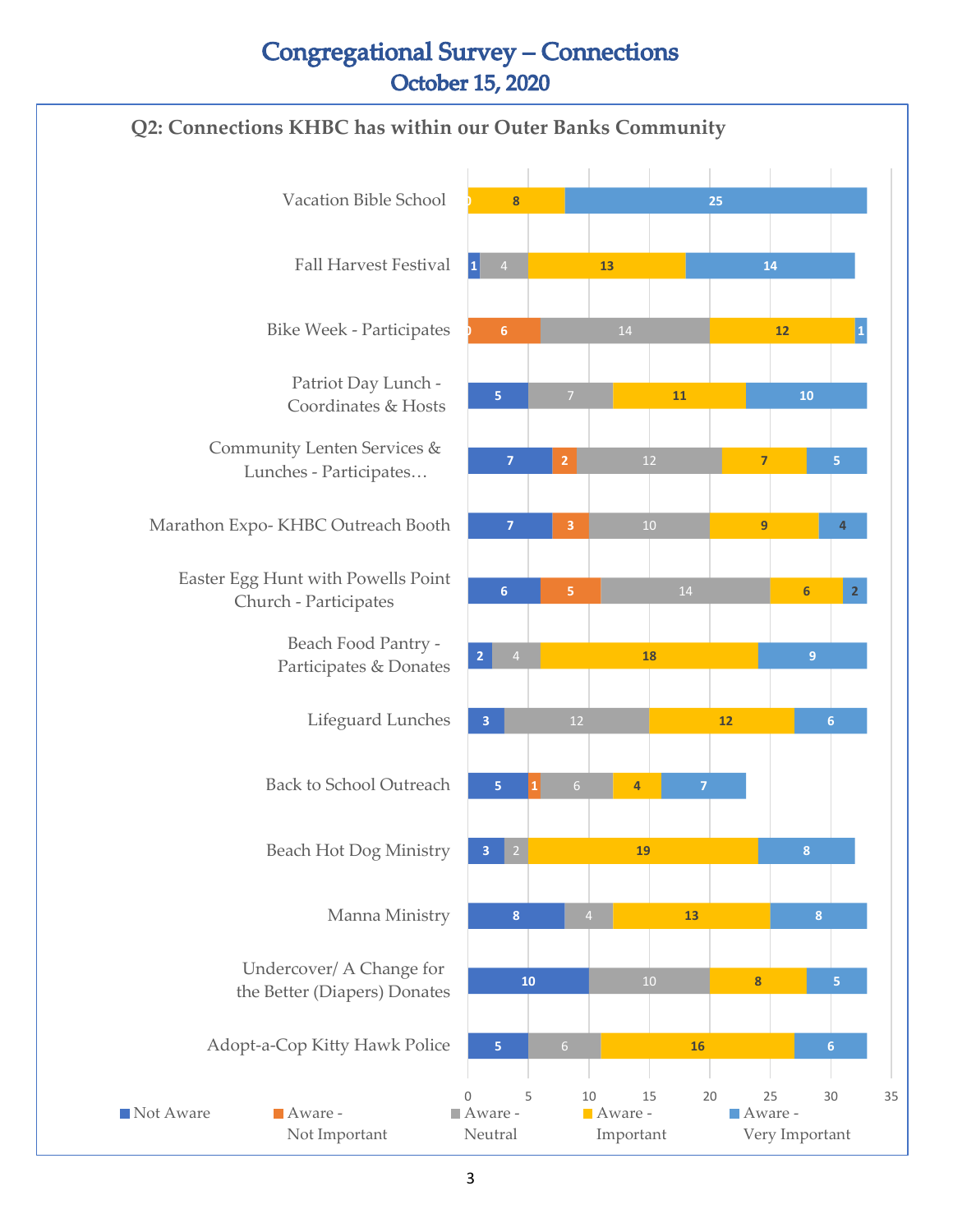#### **Question 2: KHBC Community Outreach Response Table**

| <b>Outreach Program</b>                             | <b>Not</b><br><b>Aware</b> | Aware -<br><b>Not</b><br>Important | Aware -<br><b>Neutral</b> | Aware-<br><b>Important</b> | Aware-<br><b>Very</b><br>Important |    | Participants/<br><b>Score</b> |
|-----------------------------------------------------|----------------------------|------------------------------------|---------------------------|----------------------------|------------------------------------|----|-------------------------------|
|                                                     |                            |                                    |                           |                            |                                    |    |                               |
| Vacation Bible School                               |                            |                                    |                           | 8<br>24%                   | 25<br>76%                          | 33 | 2.76                          |
| <b>Fall Harvest Festival</b>                        | $\mathbf{1}$<br>3%         |                                    | $\overline{4}$<br>13%     | 13<br>41%                  | 14<br>44%                          | 32 | 2.32                          |
| Bike Week-<br>Participates                          |                            | 6<br>18%                           | 14<br>42%                 | 12<br>36%                  | $\mathbf{1}$<br>3%                 | 33 | 1.24                          |
| Patriot Day Lunch -<br>Coordinates & Hosts          | 5<br>15%                   |                                    | $\overline{7}$<br>21%     | 11<br>33%                  | 10<br>30%                          | 33 | 2.11                          |
| Community Lenten<br>Services & Lunches              | 7<br>21%                   | $\overline{2}$<br>6%               | 12<br>36%                 | 7<br>21%                   | 5<br>5%                            | 33 | 1.58                          |
| Marathon Expo-<br>Outreach Booth                    | $\overline{7}$<br>21%      | 3<br>9%                            | 10<br>30%                 | 9<br>27%                   | $\overline{4}$<br>12%              | 33 | 1.54                          |
| Easter Egg Hunt with<br><b>Powells Point Church</b> | 6<br>18%                   | 5<br>15%                           | 14<br>42%                 | 6<br>18%                   | $\overline{2}$<br>6%               | 33 | 1.19                          |
| Beach Food Pantry -<br>Participates/Donates         | $\overline{2}$<br>6%       |                                    | $\overline{4}$<br>12%     | 18<br>55%                  | 9<br>27%                           | 33 | 2.16                          |
| Lifeguard Lunches                                   | $\overline{3}$<br>9%       |                                    | 12<br>36%                 | 12<br>36%                  | 6<br>18%                           | 33 | 1.80                          |
| Back to School -<br>Outreach                        | 5<br>15%                   | $\mathbf{1}$<br>$3%$               | 6<br>18%                  | 14<br>42%                  | $\overline{7}$<br>21%              | 33 | 1.96                          |
| <b>Beach Hot Dog</b><br>Ministry                    | $\overline{3}$<br>9%       |                                    | $\overline{2}$<br>6%      | 19<br>59%                  | 8<br>25%                           | 32 | 2.21                          |
| Manna Ministry                                      | 8<br>24%                   |                                    | $\overline{4}$<br>12%     | 13<br>39%                  | $8\,$<br>24%                       | 33 | 2.16                          |
| Undercover/ A<br>Change for the Better              | 10<br>30%                  |                                    | 10<br>30%                 | 8<br>24%                   | 5<br>$15\%$                        | 33 | 1.78                          |
| Adopt-a-Cop                                         | 5<br>15%                   |                                    | 6<br>18%                  | 16<br>48%                  | 6<br>$18\%$                        | 33 | 2.00                          |

Rating Scale : Responses of "Not Aware" were not counted in the rating

 $0 = Not Important; 1.0 = Neutral; 2.0 = Important; 3.0 = Very Important$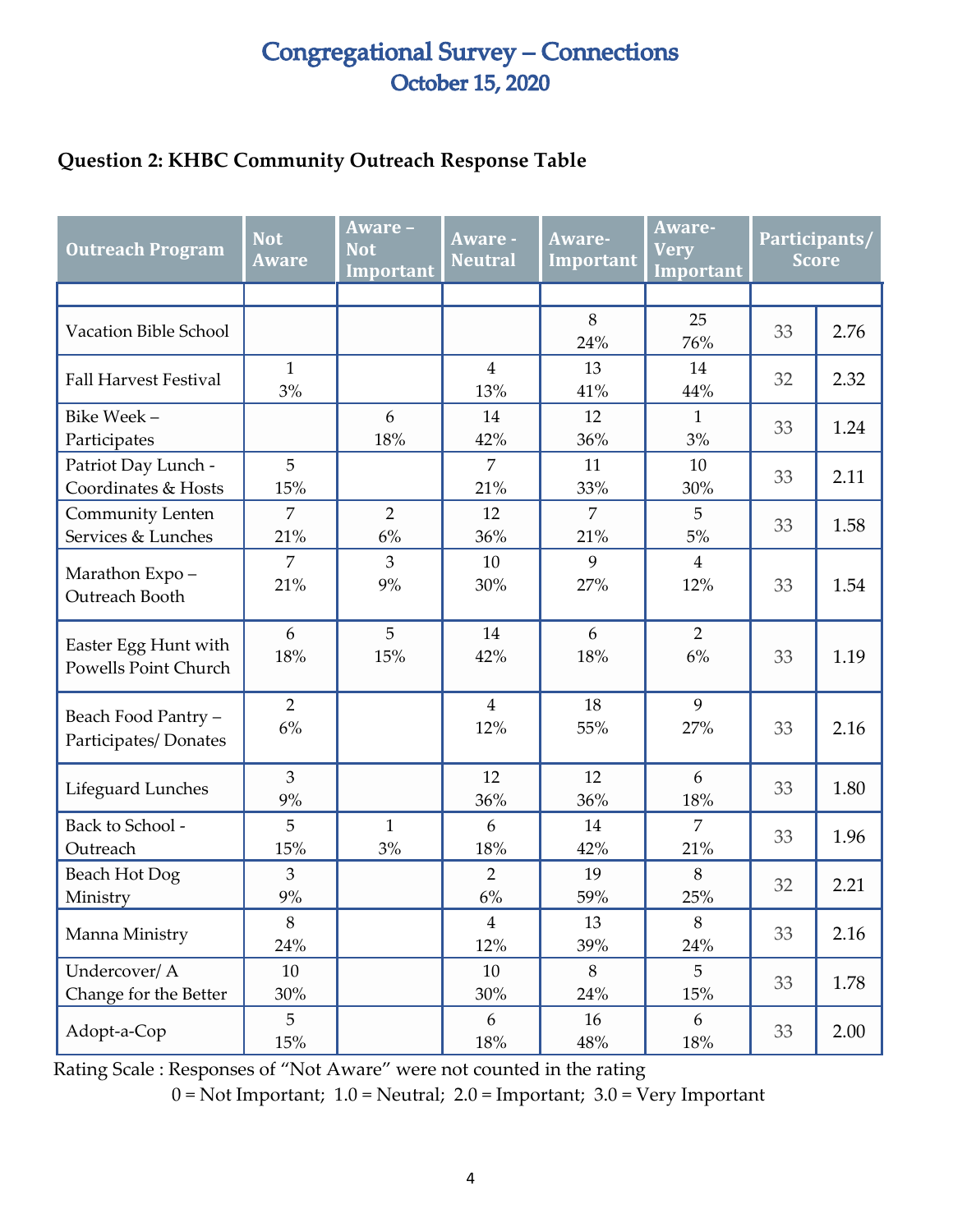

| <b>Chowan Baptist Assoc.</b>                        | <b>Not</b><br><b>Aware</b> | Aware -<br><b>Not</b><br>Important | <b>Aware -</b><br><b>Neutral</b> | Aware-<br>Important | Aware-<br><b>Very</b><br>Important | Participants/<br><b>Score</b> |      |
|-----------------------------------------------------|----------------------------|------------------------------------|----------------------------------|---------------------|------------------------------------|-------------------------------|------|
| Camp Cale Designated<br><b>Fund Donations</b>       |                            |                                    | 6<br>18%                         | 16<br>48%           | 11<br>33%                          | 33                            | 2.15 |
| Sponsor Youth &<br>Children - Camp Cale             |                            |                                    | $\overline{4}$<br>12%            | 18<br>55%           | 11<br>33%                          | 33                            | 2.21 |
| Annual Meeting -<br>Actively attend                 | 6<br>18%                   | $\mathbf{1}$<br>3%                 | 6<br>18%                         | 16<br>48%           | 4<br>12%                           | 33                            | 1.85 |
| <b>Budgeted Funds</b><br>allocated annually         | 3<br>9%                    |                                    | 5<br>15%                         | 15<br>45%           | 10<br>30%                          | 33                            | 2.17 |
| Chowan financial<br>support of KHBC projects        | 4<br>12%                   |                                    | 6<br>18%                         | 11<br>33%           | 12<br>36%                          | 33                            | 2.21 |
| Ministerial support-<br><b>Including Transition</b> | 6<br>18%                   |                                    | 3<br>9%                          | 13<br>39%           | 11<br>33%                          | 33                            | 2.30 |
| Other Activities hosted<br>by Chowan                | 14<br>42%                  |                                    | 9<br>27%                         | 8<br>24%            | $\overline{2}$<br>6%               | 33                            | 1.63 |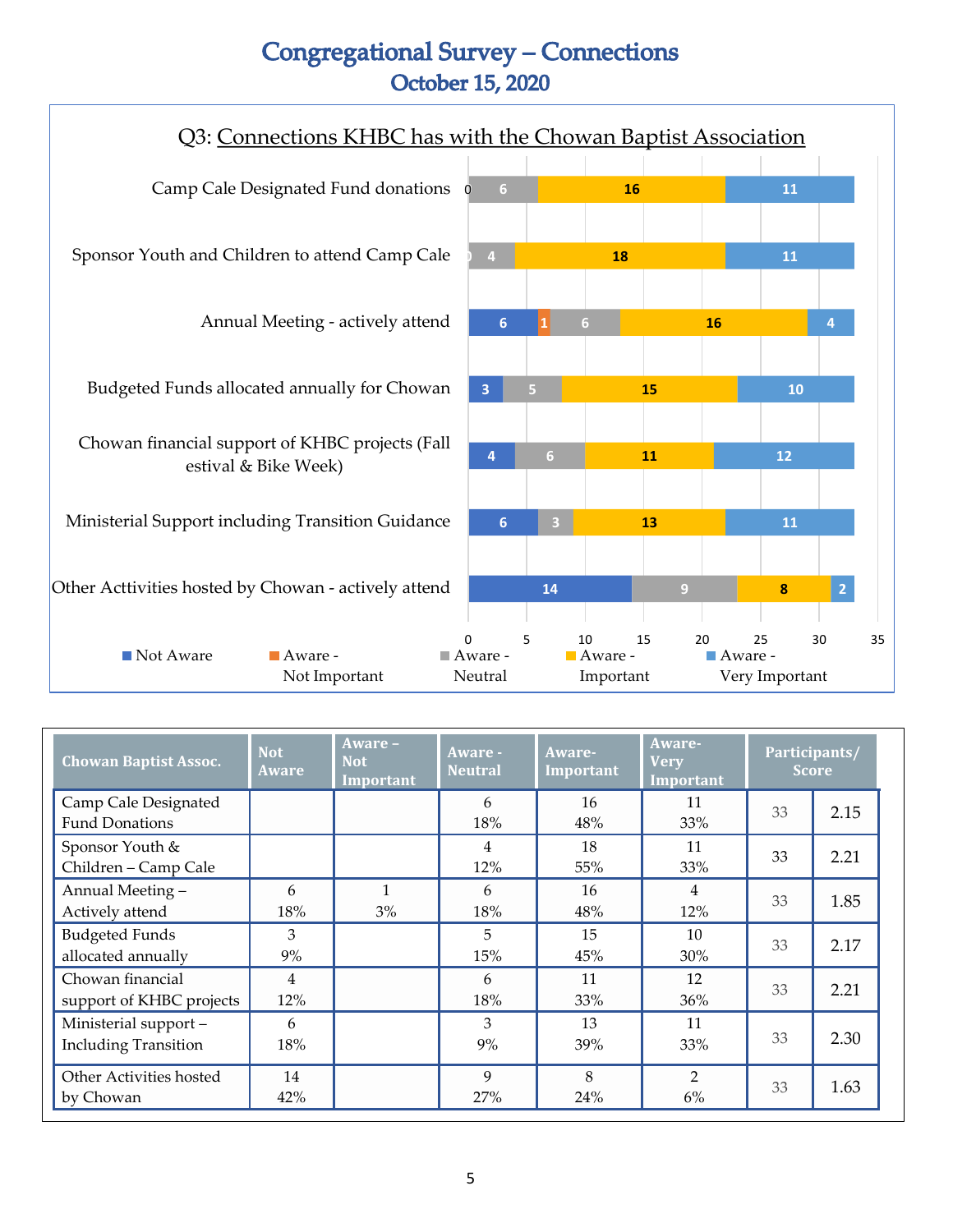| Q4: Connections KHBC has with NC State Baptist State Convention                              |                                             |    |                                  |                              |                            |                         |
|----------------------------------------------------------------------------------------------|---------------------------------------------|----|----------------------------------|------------------------------|----------------------------|-------------------------|
| State Mission Offering - Designated Fund donations                                           |                                             | 5  |                                  | 13                           | 8                          |                         |
| Disaster Relief - Actively Participates                                                      | $\overline{3}$<br>2 <sup>1</sup>            |    | 17                               |                              | 11                         |                         |
| Rebuild NC - Actively Participates                                                           | 8                                           |    | $\overline{9}$                   | 13                           |                            | $\overline{3}$          |
| Sponsor Youth and Children to attend Fort Caswell<br>Camp and Deep Impact Camps in the State |                                             |    | 20                               |                              | 8                          |                         |
| Annual Mission Conference - Actively Participates                                            | 10                                          |    | 11                               |                              | 11                         | $\overline{\mathbf{1}}$ |
| Regional Mission Rallies - Actively Participates                                             |                                             | 14 |                                  | 7                            | 11                         |                         |
| Utilize Resources offered through BSCNC                                                      |                                             | 13 |                                  | $\overline{7}$               | 8                          |                         |
| Not Aware<br>$\blacksquare$ Aware -<br>Not Important                                         | 5<br>U<br>$\blacksquare$ Aware -<br>Neutral |    | 10<br>15<br>Aware -<br>Important | 20<br>$\blacksquare$ Aware - | 25<br>30<br>Very Important | 35                      |

| <b>NC State Baptist</b><br>Convention                               | <b>Not</b><br><b>Aware</b> | Aware -<br><b>Not</b><br>Important | Aware -<br><b>Neutral</b> | Aware-<br>Important | Aware-<br><b>Very</b><br>Important | Participants/<br><b>Score</b> |  |
|---------------------------------------------------------------------|----------------------------|------------------------------------|---------------------------|---------------------|------------------------------------|-------------------------------|--|
| <b>State Mission Offering -</b><br>Designated Fund                  | 6<br>18%                   | 3%                                 | 5<br>15%                  | 13<br>39%           | 8<br>24%                           | 33                            |  |
| Disaster Relief -<br><b>Actively Participates</b>                   | 3<br>9%                    |                                    | 2<br>6%                   | 17<br>52%           | 11<br>33%                          | 33                            |  |
| Rebuild NC - Actively<br>Participates                               | 8<br>24%                   |                                    | 9<br>27%                  | 13<br>39%           | 3<br>9%                            | 33                            |  |
| Sponsor Youth and<br>Children to attend Fort<br>Caswell/Deep Impact | 3<br>9%                    |                                    | $\overline{2}$<br>6%      | 20<br>61%           | 8<br>24%                           | 33                            |  |
| <b>Annual Mission Conf-</b><br><b>Actively Participates</b>         | 10<br>30%                  |                                    | 11<br>33%                 | 11<br>33%           | 1<br>3%                            | 33                            |  |
| <b>Regional Mission</b><br>Rallies - Participates                   | 14<br>42%                  | 1<br>3%                            | 7<br>21%                  | 11<br>33%           |                                    | 33                            |  |
| <b>Utilize Resources</b><br>offered through BSCNC                   | 13<br>39%                  | 1<br>3%                            | 4<br>12%                  | 7<br>21%            | 8<br>24%                           | 33                            |  |